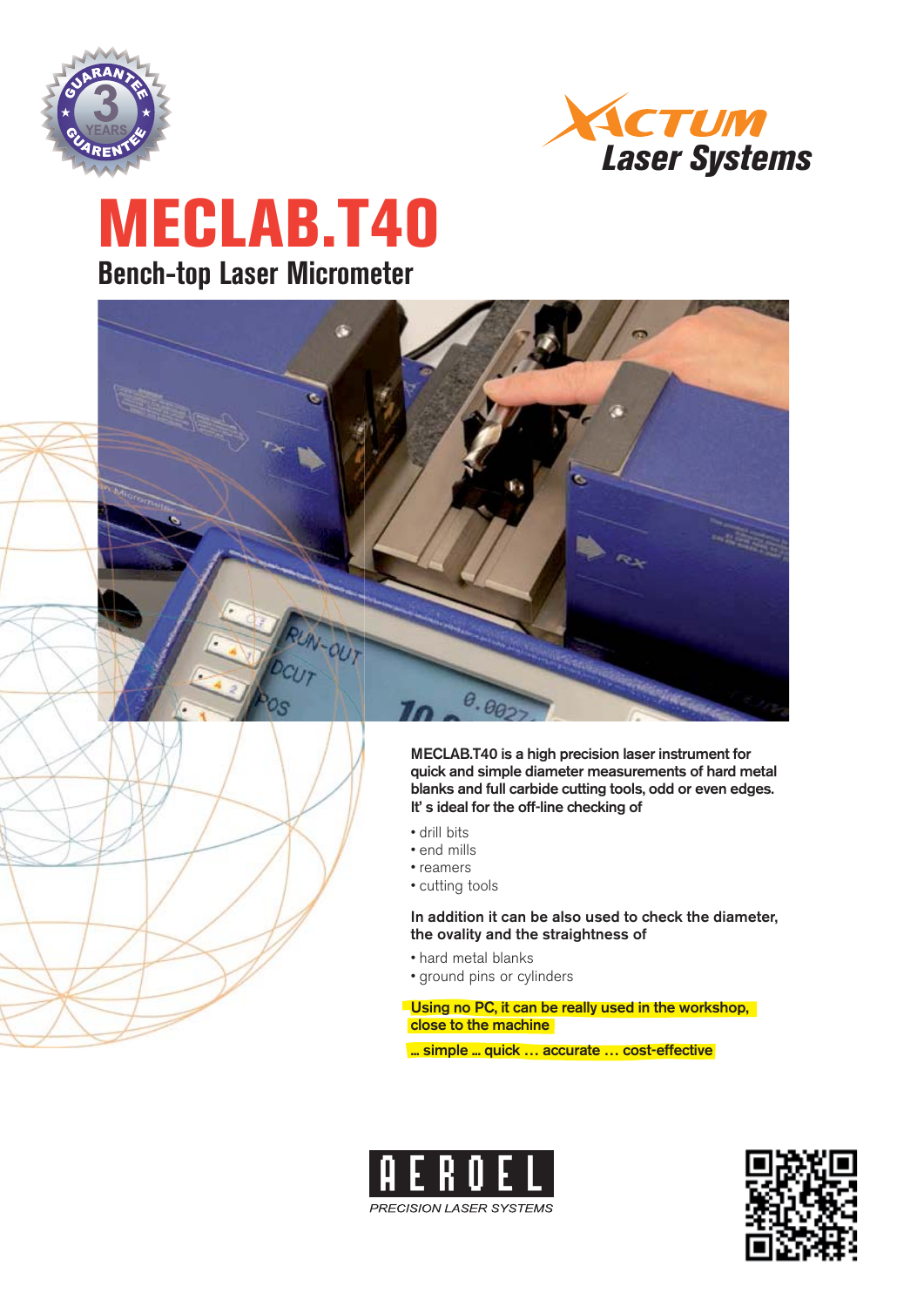## **System operation**

The part being checked is inserted on a double V fixture, on a manually driven slide with micrometric adjustment equipped with a magnetic digital scale to display the displacement of the part itself; the position is continuously displayed on the screen.

Using an exclusive guided procedure, the operator seeks the starting point, moves the part to the measurement position and starts the measuring cycle: the part is manually or automatically rotated, taking care to keep it pushed against the V blocks to assure a "zero runout" rotation, that is a rotation around a perfectly fixed axis.

During the rotation period, which is set by the operator or automatically set by the software, the laser sensor scans the part at 1500 samples/second and stores all the measurements related to the positions of the upper and lower edge of the part.

An exclusive data processing software performs an accurate and repeatable measurement of the cutting diameter and run-out the part, for both odd or even fluted parts. The measured results are up-



dated and displayed in real time, giving the operator the information when to stop the check.

When measuring round parts, i.e. hard metal blanks, checks the diameter, the ovality and the end run-out of the part.



## **System Composition**

#### **The basic system, Manual version, consists of:**

- XLS40/1500/B Xactum Intelligent Laser Sensor.
- CE-100 Operator's Interface Panel.
- Linear stage, manually driven, with micrometric adjustment and magnetic digital scale, mounted on a flat granite base.
- Fixture for the part, with a couple of V blocks and a stopper.
- Meclab.T software pre-installed in the sensor.
- Power supply and connecting cables.



#### **The Automatic version includes in addiction:**

**The Xactum Tecnology**

**instrument, featuring:** 

• Wide measuring field: 40 mm • Excellent linearity: ± 0.5 μm • Outstanding repeatability: ± 0.05 μm

• Permanent self-calibration

**The Xactum XLS40/1500/B Laser Micrometer is an extremely accurate and repeatable measuring** 

• NO-VAR technology: no measuring drift due to changing room temperature by programming the coefficient of thermal expansion of the part

- Motor driven device to rotate the part, with friction driving wheel and stepper motor.
- Equipped base, mounted under the granite base containing the electronic driver for the motor.

#### **Common Options:**

- NO-VAR software option for the automatic selfcompensation of the part thermal expansion, by programming its thermal expansion coefficient.
- GageXcom Software for data transfer to Excel.

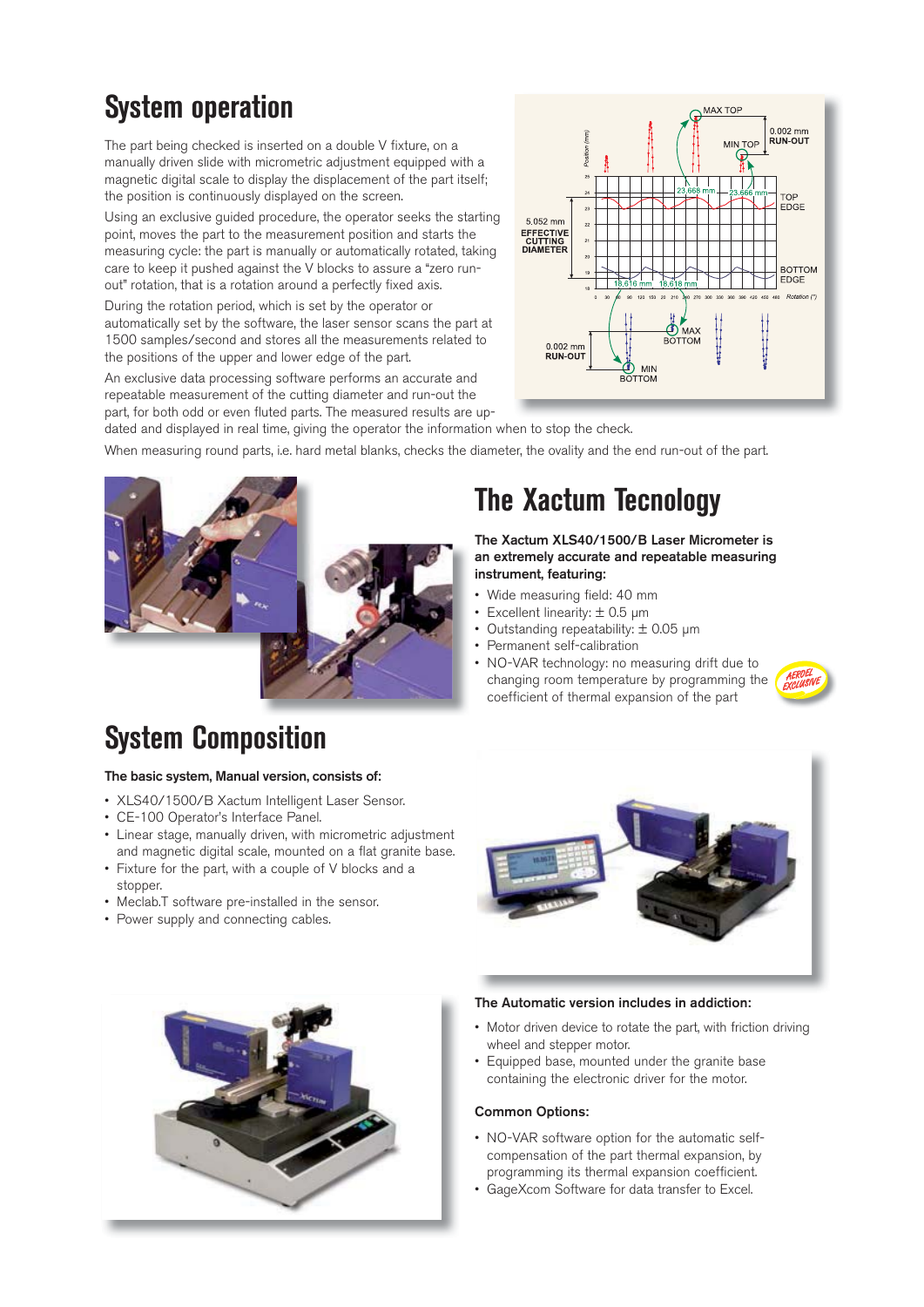### **Very flexible in use**

### **Measuring round parts or blanks**



The Meclab.T System measures the part diameter D and the position of the part axis C or the positions of the edges of the part, Tot (upper) and Bot (lower), all referred to the center of the measuring field. 3 measuring modes are available: **Free running**, **On-Command Single** 

**Shot** and **On-Command Continuous**. An additional **Auto-start** mode is included to trigger automatically a Single Shot measurement when a part is detected by the laser. During the **On-Command Continuous** mode, for every measured variable the maximum, minimum and

average values are retained, as well as the Range value  $=$  Max – Min, but the user can enable and display only the desired values. In this way, by selecting the appropriate type and mode of measurement and moving the part into the laser beam, it



is also possible to check the ovality and the straightness of hard metal blanks, as run-out of the center position (Range of C) during a complete rotation.

### **Tool measurement**



 $DMAX = tool$  diameter

 $DCUT = MAX-T - MIN-B$ 

Using the tool dedicated menu, it is possible to check full carbide tools with ODD or EVEN cutting edges. The measurement mode must be On-Command Continuous and the part must be rotated (manually or automatically) to detect the max and min positions of the Bottom and Top edges. In this way the software measure the tool diameter DMAX (EVEN edges only), the Effective Cutting



Diameter DCUT and the RUNOUT. The RUNOUT is calculated as the maximum swing of the peak position of all the cutting edges during a complete rotation.

**Multiple language pop-up menus for easy set-up and programming.**

**Display millimeters or inches**



**Display of 3 mesured variables**

**Quick tolerance check and alarm outputs**

**1000 parts library for quick programming**





**Automatic seeking of the "zero point"**



 $0.0022 \div$ 

**Reading the slide position**

**Quick change over of the cutting edge number**

RUN-OUT  $10.9692 \cdot$ **DCUT POS** 



**I/O Lines for Easy Interfacing and start/ stop input for a foot switch**

**Connection to a PC and easy Excel interface**

### **Benefits**

**No error due to the hysteresis (inversion error) which is typical of all dial indicator gauges (see QR-code video).** 

**Unique to check odd fluted parts!**

**Using no PC, it's ideal to be placed in the workshop, close to the machine.** 

**Manual or automatic part rotation.**

**Contactless measurement**: no part damage or scratches.

**Objective and highly reproducible results**: no matter about the operator's skill.

**Extremely easy and quick to use: reduces inspection** time and improves measurement capability.

**Highly flexible**: different components and sizes can be measured without gauge re-mastering.

**Ultra accurate:** it measures to an accuracy that before you had only in a metrology room, using time consuming, expensive equipment and specialized personnel.